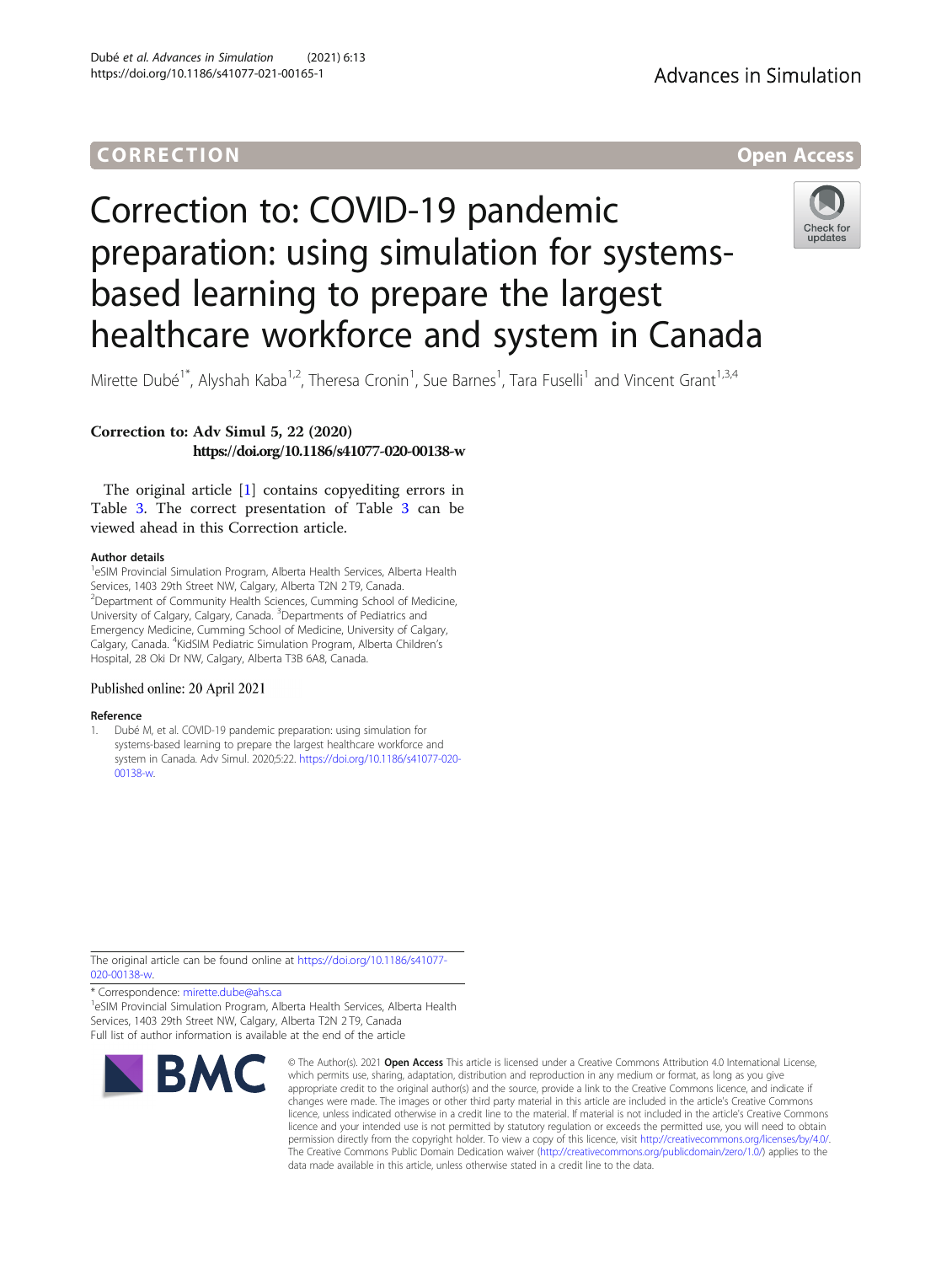<span id="page-1-0"></span>Table 3 Key themes and qualitative outcomes (highest impact and highest frequency) identified across simulations

| Table 5 Ney themes and qualitative outcomes (inquest impact and mighest hequency) identified across simulations                                                                                                             |                                                        |
|-----------------------------------------------------------------------------------------------------------------------------------------------------------------------------------------------------------------------------|--------------------------------------------------------|
| Key Themes and Qualitative Outcomes (Highest Impact and Highest Frequency) identified in Simulation                                                                                                                         | <b>Systems Categories</b>                              |
| 1. Theme: Safe doffing (removal of PPE safely and in correct order)<br><b>Key Outcomes:</b>                                                                                                                                 | People/Teams/Tasks;<br>Tools/Technology;               |
| • Cross monitor team members during doffing                                                                                                                                                                                 |                                                        |
| • Use an IPAC poster as a cognitive aid                                                                                                                                                                                     |                                                        |
| • Ensure "1 to 1" doffing to avoid breaches observed when too many doffing at once                                                                                                                                          |                                                        |
| (e.g. getting ahead or behind in doffing sequence)                                                                                                                                                                          |                                                        |
| • Consistent role of a "PPE Coach" to support safe doffing- ensure focus and intention with every step                                                                                                                      |                                                        |
| · Implement "just-in-time" review of safe doffing to reduce cognitive load during long stressful periods in PPE.                                                                                                            |                                                        |
| 2. Theme: Conducting environmental scans of care areas is crucial in anticipating,<br>planning ahead and developing area processes                                                                                          | Environment<br>Tools/Technology;<br>People/Teams/Tasks |
| Key Outcomes:                                                                                                                                                                                                               |                                                        |
| • Remove visitor chairs, extra equipment and linens from room to avoid waste and additional<br>cleaning between patients                                                                                                    |                                                        |
| • Keep transport routes clear                                                                                                                                                                                               |                                                        |
| • Post signage for direction and decrease of clutter                                                                                                                                                                        |                                                        |
| • Creation of supply restocking checklist                                                                                                                                                                                   |                                                        |
| • Creation of COVID-19 specific cart of required supplies                                                                                                                                                                   |                                                        |
| • Creation of small, labelled packages of specific supplies or medications for fast grab and go                                                                                                                             |                                                        |
| · Ensure team members are aware of the responsibilities required to maintain the space                                                                                                                                      |                                                        |
| · Ensure cleaning processes for removal of equipment leaving COVID-19 rooms (e.g stretchers, wheelchairs)                                                                                                                   |                                                        |
| 3. Theme: Conduct Inter-Departmental/Inter-Hospital Transport routes to establish communication<br>and process between departments and professions                                                                          | People/Teams/Tasks;<br>Environment;                    |
| <b>Key Outcomes:</b>                                                                                                                                                                                                        | Tools/Technology                                       |
| • Test and walk through the route                                                                                                                                                                                           |                                                        |
| • Use signage if COVID-19 routes differ from usual process                                                                                                                                                                  |                                                        |
| • Clean hallways of clutter and reduce traffic if possible                                                                                                                                                                  |                                                        |
| • Consider dedicating elevator banks for COVID-19 patients, staff and carts                                                                                                                                                 |                                                        |
| • Establish a designated clean person on transports to ensure surfaces are cleaned<br>(e.g. floors, elevator buttons, stretchers, wheel chairs, etc.)                                                                       |                                                        |
| · Emergency Medical Services should use a common pager Stem: "Possible/Confirmed COVID-19 patient"                                                                                                                          |                                                        |
| • Upon arrival of out of hospital emergency medical services, ensure transport is ready and routes are prepared.                                                                                                            |                                                        |
| 4. Theme: Maintenance of Isolation Environment/Prevention of Contamination                                                                                                                                                  | Tools/Technology;                                      |
| <b>Key Outcomes:</b>                                                                                                                                                                                                        | People/Teams/Tasks                                     |
| · Removal of stethoscopes, phones, ID badges, lanyards, watches, and earrings from person prior to donning.                                                                                                                 |                                                        |
| · When items are on person, reinforce learnings re: don't reach below gown for ID badge/pager/mobile phone;<br>or under visor to adjust goggles/mask.                                                                       |                                                        |
| • Creation of bins on an external cart in donning area for dropping items into                                                                                                                                              |                                                        |
| • Keep numbers of staff in the room low when possible                                                                                                                                                                       |                                                        |
| · Ensure cleaning process for roving items such as clipboards, ultrasound machines, etc.                                                                                                                                    |                                                        |
| 5. Theme: Roles and Responsibilities                                                                                                                                                                                        | People/Teams/Tasks                                     |
| <b>Key Outcomes:</b>                                                                                                                                                                                                        | Environment                                            |
| • A runner role is needed across multi areas Operating Room, Emergency Department, Labour & Delivery Unit, Intensive Care<br>Unit (team member to bring supplies between isolated COVID-19 care area and non-isolated area) |                                                        |
| • Consider the involvement of HCAs and Unit Clerks to bring necessary equipment required for teams                                                                                                                          |                                                        |
| · Establish "clean" and "dirty" sides between rooms and within rooms by taping the floors for a visual cue                                                                                                                  |                                                        |
| • Establish CODE COVID-19 team to attend to all rapid deteriorating patients                                                                                                                                                |                                                        |